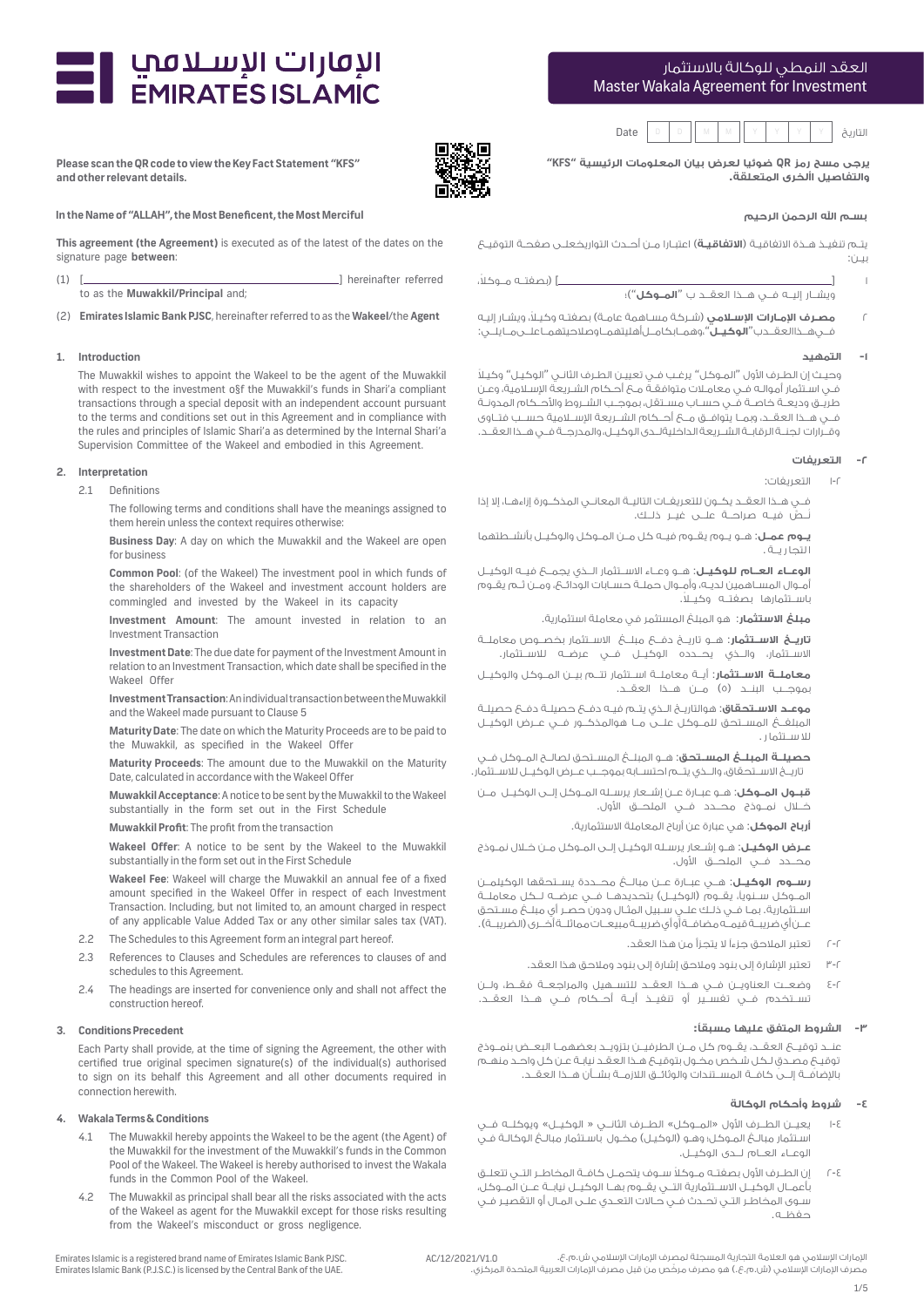- 3-4 يســتحق الوكيــل أجــرة وكالــة حســب مــا هــو مــدون تحــت تعريــف رســوم الوكيــل فــي البنــد رقـــم (١-٢)
- 4-4 جميـع الرسـوم و المصاريـف و العمـوالت مسـتثاة منضريبـة القيمـه المضافـة أو أي ضريبـة مبيعـات مشـابة أخـرى )الضريبـة( . يوافـق المـوكل بموجـب علـى أي دفــع أي مبلــغ مقابــل ضريبــة القيمــه المضافــة المطبقــةز

# **-5 تنفيذ وأداء كل معاملة استثمارية**

- 1-5 وفـي أي يـوم العمـل، يقـوم الطرفـان بإشـعار بعضهمـا البعـض عبـر الهاتـف، أو عبــر أيــة وســيلة أخــرى لالتصــال عــن رغبتهمــا فــي الدخــول فــي معاملــة ٍ اســتثمارية. وعندئــذ، يقــوم الوكيــل بنــاء علــى دراســة الجــدوى االقتصاديــة لديـه، بتقديـم "عـرض الوكيـل" مـع تحديـد مبلـغ االسـتثمار، وتاريخـه، وتاريـخ الاسـتحقاق والأربـاح المتوقعـة مـن خـلال معاملـة الاسـتثمار. ويكـون الوكيـل مطلوبـا منـه تحقيـق األربـاح المتوقعـة، مـا لـم يثبـت قطعيـا وبـدون أي شـك، بـأن عـدم تحقـق هـذه النتائـج كان بسـبب ظـروف طارئـة حدثـت بعـد الدخـول فــي معاملــة االســتثمار، والتــي ال يــد لــه فيهــا وال قــدرة لــه علــى توقعهــا أو تالفــي آثارهــا.
- 2-5 وفـي حالـة رغبـة المـوكل فـي الدخـول فـي معاملـة االسـتثمار سـوف يقـوم بإرســال موافقتــه إلــى الوكيــل.
- 3-5 يقــوم المــوكل بدفــع مبلــغ االســتثمار إلــى الحســاب الــذي يتــم تعيينــه مــن قبــل الوكيــل علــى أن ال يتأخــر اإليــداع عــن تاريــخ االســتثمار.
- 4-5 يتعهـد الوكيـل بتحويـل حصيلـة المبلـغ المسـتحق فـي تاريخـه إلـى حسـاب يحــدده المــوكل.
	- 5-5 يتفق الطرفان على عملة أية معاملة االستثمار في وقتها.
- 6-5 يخطــر الطرفــان بعضهمــا البعــض بــأن كل واحــد منهمــا يقــوم بتســجيل جميــع المكالمــات الهاتفيــة التــي تجــرى بشــأن معاملــة االســتثمار فيمــا بينهمــا، حســب األنظمــة الداخليــة واإلجــراءات المتبعــة لــدى كل منهمــا. بنــاء علــى ذلــك اتفــق الطرفــان علــى: )أ( تســجيل المكالمــات الهاتفيــة ذات صلـة تجاريـة و/أو تسـويقية و/أو مكالمـات أشـخاص الطرفيـن أو موظفيهمـا وعمالئهمـا أو معاملـة االسـتثمار ذات الشـأن والتـي تتعلـق بمعاملـة االسـتثمار هــذه . (ب) الحصــول علـــى أي تســجيل أو إشـــعار أي موظــف فيمــا يتعلــق بتســجيل المذكــور آنفــا. )ج( تقديــم أي تســجيل يتعلــق بإجــراءات وخطــوات وأحــداث تتعلــق بمعاملــة االســتثمار هــذه.

# **-6 الضمانات والتعهدات**

يتعهــد كل مــن الطرفيــن ويضمــن مــن تاريــخ هــذا العقــد وفــي تاريــخ أيــة معاملــة االســتثمار بغــرض تحقيــق مصالــح كل منهــا، علــى اآلتــي:

- -1 أنــه مؤهــل بكامــل أهليتــه وصالحيتــه القانونيــة للدخــول فــي هــذا العقــد وفــي أي معاملــة االســتثمار أخــرى يتــم تنفيذهــا بموجبــه.
	- -2 أنه قد فوض بتنفيذ هذا العقد.
- -3 أن هــذا العقــد أو أيــة معاملــة االســتثمار يتــم تنفيذهــا بموجــب هــذا العقــد يكـون ملزمـا ومطبقـا ُ عليـه؛ بحيـث إنـه ال ي ِخ ُّ ـل بشـروط أي عقـد آخـر هـو فيـه طــرف؛ و
- -4 لديـه كافـة الصالحيـات والموافقـات والتراخيـص الالزمـة لتنفيذ هـذا العقد، مما تؤهلـه ألداء مهامـه قانونيـا، وبهـذا يتعهـد علـى أنـه سـوف يقـوم بالمحافظـة علــى ذلــك كلــه كمــا ســيقوم بتجديــد كل منهــا فــي الوقــت المحــدد لذلــك.

## **-7 القانون والمحاكم المختصة**

- 1-7 يخضـع هـذا العقـد ويفسـر ويحـدد نطـاق تطبيقـه ويكمـل مـا لـم يـرد ذكـره فيــه وفقــا للقوانيــن الســائدة فــي دولــة اإلمــارات العربيــة المتحــدة، مــا لــم تتعـارض مـع أحـكام الشـريعة اإلسـامية الغـراء وفـي حالـة التعـارض، سـوف ُ يؤخـذ باالعتبـار أحـكام الشـريعة. واتفـق الطرفـان علـى أنهمـا مْلَزمـان بقـرارات لجنــة الرقابــة الشــريعة الداخليــة )اللجنة(لــدى الوكيــل فــي حالــة نشــوء أي نــزاع بينهمــا. وســوف تقــوم المحكمة/المحاكــم بتنفيــذ قــرارات والفتــاوى الشــرعية الصــادرة مــن اللجنــة.
- 2-7 يخضـع الطرفـان للمحكمـة المختصـة وفقـا لقوانيـن دولـة اإلمـارات العربيـة المتحــدة فيمــا يتعلــق بتنفيــذ شــروط وأحــكام هــذا العقــد.

## **-8 أحكام عامة**

## **1-8 إخطار**

- 1-1-8 بمجرد تسليم اإلشعار للمرسل إليه يعتبر أنه وصله.
- 2-1-8 أي إشـعار يبلـغ المرسـل فـي يـوم ليـس يـوم عمـل للمرسـل إليـه، يعتبـر أنــه وصلــه فــي يــوم عمــل الحــق.
	- 3-1-8 العناوين مدونة في الملحق الثاني.
- 4-1-8 يتعهــد المــوكل بتعويــض الوكيــل عــن كل االلتزامــات و التكاليــف والمطالبـات والخسـائر واألضـرار والنفقـات التـي يتحملهـا الوكيـل جـراء تنفيــذ تعليماتــه التــي أرســلها المــوكل بتوقيعــه عبــر الفاكــس إلــى الوكيــل؛ أو أرســلها موظــف مخــول أو ممثــل لــه.
- 4.3 The Wakeel shall be entitled to the agency fees as defined by Wakeel Fee in Clause 2.1.
- 4.4 All charges, commissions and fees are exclusive of Value Added Tax or any other similar sales tax (VAT). The Muwakkil hereby agrees to pay an amount in respect of any applicable VAT.

## **5. Implementation and Performance of Each Investment Transaction**

- 5.1 On any Business Day during the business hours of both Parties, either Party may notify the other by telephone or any other media of its desire to enter into an Investment Transaction. The Wakeel shall then send to the Muwakkil a Wakeel Offer, based by its feasibility study explaining the Investment Amount, the Investment Date, the Maturity Date and the expected profit. The Wakeel is required to realize the expected profit unless it can prove beyond doubt that the expected profit was not realized due to the occurrence, after entering into the Investment Transaction, of circumstances which are beyond the Wakeel's control and which were neither predictable nor controllable by the Wakeel.
- 5.2 If the Muwakkil is willing to enter into the proposed Investment Transaction, it shall send to the Wakeel a Muwakkil Acceptance.
- 5.3 The Muwakkil shall pay the Investment Amount to such account as the Wakeel shall have notified the Muwakkil for value not later than the Investment Date.
- 5.4 The Wakeel undertakes to transfer the Maturity Proceeds on the Maturity Date to such account as the Muwakkil shall have notified the Wakeel.
- 5.5 The currency of each Investment Transaction shall be as agreed by both Parties.
- 5.6 The Parties hereby notify each other that in accordance with their internal rules and procedures, all telephone calls made by or to the Parties concerning any proposed Investment Transaction may be tape recorded by the Parties. Accordingly, each Party (a) consents to the recording of the telephone conversations of trading, marketing and/or other personnel of the Parties and their officers, employees, agents and affiliates in connection with this Agreement or any potential Investment Transaction, (b) agrees to obtain any necessary consent of and give notice to such recording to such personnel (as aforesaid) and (c) agrees that recordings may be submitted in evidence in any proceedings relating to this Agreement or any Investment Transaction (accepted or otherwise).

## **6. Representations and Warranties**

Each Party represents and warrants for the benefit of the other Party from the date of this Agreement and on each Investment Date that:

- (i) it has the legal capacity to enter into this Agreement and the Investment Transactions contemplated hereunder;
- (ii) the execution by it of this Agreement has been duly authorised;
- (iii) this Agreement and each Investment Transaction contemplated hereunder will be binding and enforceable upon it and will not violate the terms of any other agreement to which it is a Party; and
- (iv) it has and will at all times maintain all authorisations, approvals, licenses and consents required to enable it lawfully to perform its obligations under this Agreement.

## **7. Law and Jurisdiction**

- 7.1 This Agreement and the construction, performance and validity hereof shall be governed in all respects in accordance with the laws of the United Arab Emirates save to the extent these conflict with the rules and principles of the Islamic Shari'a, in which case the latter shall prevail. The Parties hereto agree to be bound by exclusive determination of "Internal Shari'a Supervision Committee (the "Committee") as to whether any such conflict exists, and if it does the appropriate provision(s) of the Islamic Shari'a to be applied. The court(s) shall apply the applicable provision(s) of the Islamic Shari'a so determined by the Internal Shari'a Supervision Committee to apply.
- 7.2 The Parties hereto hereby submit to the jurisdiction of the United Arab Emirates courts for the purpose of any proceedings arising out of or in connection with this Agreement.

## **8. General Provisions**

## **8.1 Notices**

- 8.1.1 A notice shall be deemed to have been given when received
- 8.1.2 Any notice received on a day, which is not a Business Day for the Addressee, shall be deemed to have been given at its opening on the next succeeding Business Day.
- 8.1.3 Particulars of communication are set out in the Second Schedule.
- 8.1.4 The Muwakkil hereby agrees to indemnify and hold the Wakeel harmless against all liabilities, costs, claims, losses, damages or expenses which the Wakeel may suffer or incur as a result of acting upon any instructions received by fax under the signature of the Muwakkil or a purportedly authorised officer or representative of the Muwakkil.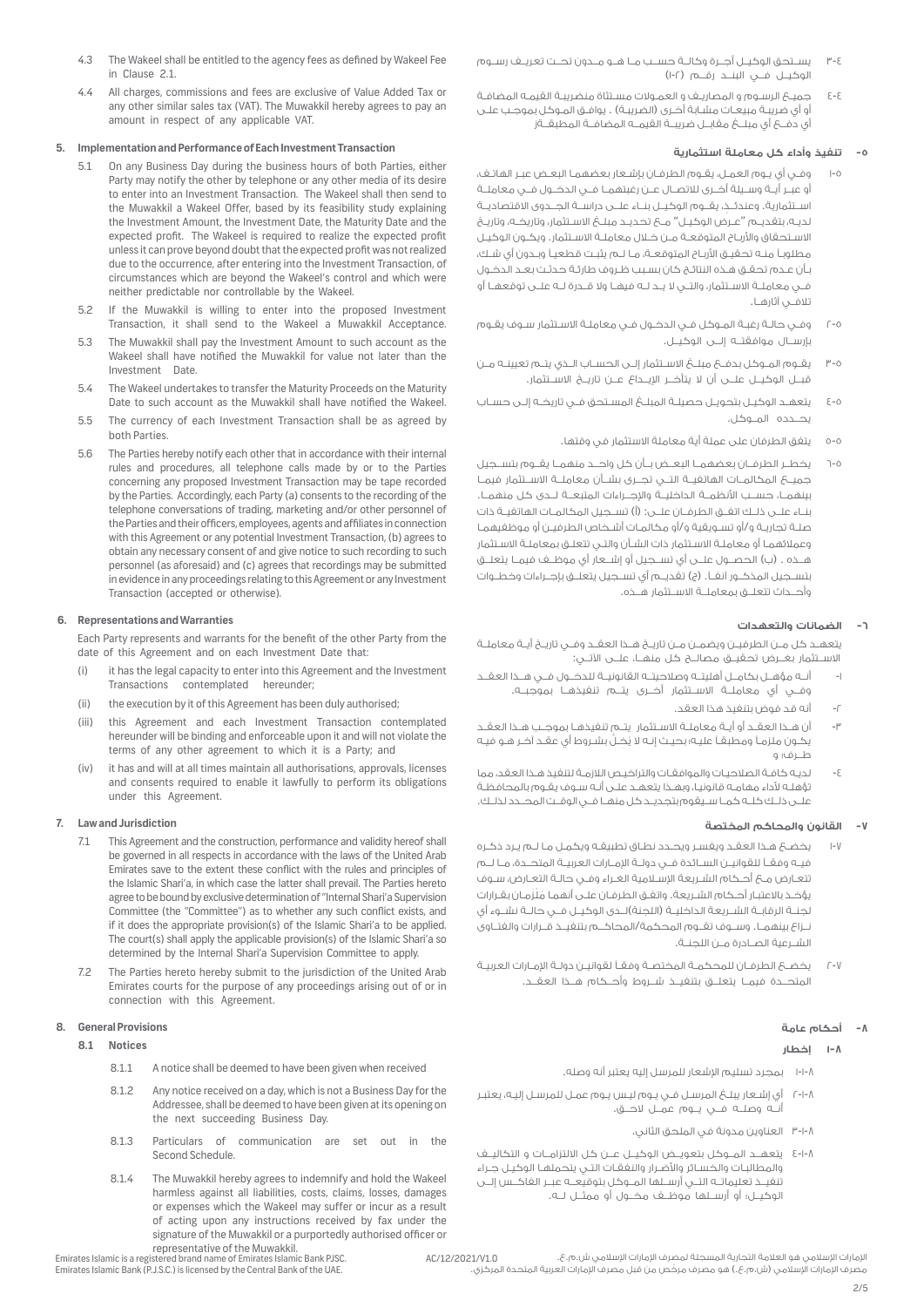### **-8 2الفسخ**

ســوف تنتهــي صالحيــة هــذا العقــد بعــد ســنة واحــدة مــن تاريــخ تنفيــذه؛ وســوف يجـدد تلقائيـا لمـدة سـنة أخـرى أو مـدد أخـرى تكـون كل منهـا لسـنة واحـدة فقـط، إال إذا أخطــر أحــد الطرفيــن اآلخــر خطيــا عــن رغبتــه فــي فســخ العقــد قبــل فتــرة ال تقـل عـن ثالثيـن يومـا مـن تاريـخ انتهـاء صالحيـة العقـد؛ وفـي خـاف ذلـك يعتبـر العقــد مجــددًا وصالحــا لغايــة انتهــاء تاريــخ صالحيــة العقــد المقبــل. وال يكــون لانتهــاء العقــد أو فســخه (مهمــا يكــن الحــال) أي تأثيــر علــى حقــوق والتزامــات أيِّ مـن الطرفيـن، التـي نشـأت بموجـب هـذا العقـد فيمـا يتعلـق بالمسـتحقات المتبقيـة َّ لمعاملـة االسـتثمار. وعليـه فـإن شـروط وأحـكام هـذا العقـد تظـل سـارية المفعـول لغايـة إتمـام معاملـة االسـتثمار ويسـتوفي كل مـن الطرفيـن المبالـغ المسـتحقة لـه بموجــب هــذه المعاملــة.

وإشـهادًا علـى مـا تقـدم ورغبـة فـي االلتـزام شـرعًا وقانونـا بهـذا العقـد فقـد جـرى توقيـع الطرفيـن هنـا أدنـاه بواسـطتهم و/أو ممثليهـم المفوضيـن علـى هـذا العقـد.

| أقرباستلام بيان المعلومات الرئيسية لا |  |
|---------------------------------------|--|
|---------------------------------------|--|

أقر/نقر بموجبه على التنازل عن فترة اإللغاء المحددة والبالغة 5 أيام عمل وأدرك أن شروط وأحكام المصرف سارية من تاريخ توقيعي على هذا الطلب.

**الطرف األول:**

االسم

التوقيع

# **الطرف الثاني:**

االسم

التوقيع

**8.2 Termination**

 The expiry date of this Agreement shall be the date falling after one year from the date of effectiveness hereof and shall thereafter be automatically extended by a further period or periods of one year each unless either Party notifies the other in writing not less than 30 days prior to any such expiry date of its wish not to extend the validity of this Agreement, in which case this Agreement shall expire upon the then forthcoming expiry date. No expiry or early termination (as the case may be) shall affect the rights and obligations of either Party hereunder in relation to any outstanding Investment Transaction upon which the conditions of this Agreement shall remain applicable until such Investment Transaction is completed and each Party has received all amounts due to it pursuant to the Investment Transaction.

**AS WITNESS** the duly authorised representatives of the Parties hereto have executed this Agreement.

I acknowledge receiving a Key Fact Statement (KFS) of this product. .المنتج لهذا الرئيسية المعلومات بيان باستالم أقر

I/we hereby give our consent to waive of the cooling-off period of 5 business days and understand that the Bank's Terms & Condition are applicable from the date of signing this application by me.

**The First Party:**

Name

Signature

**The Second Party:**

Name

Signature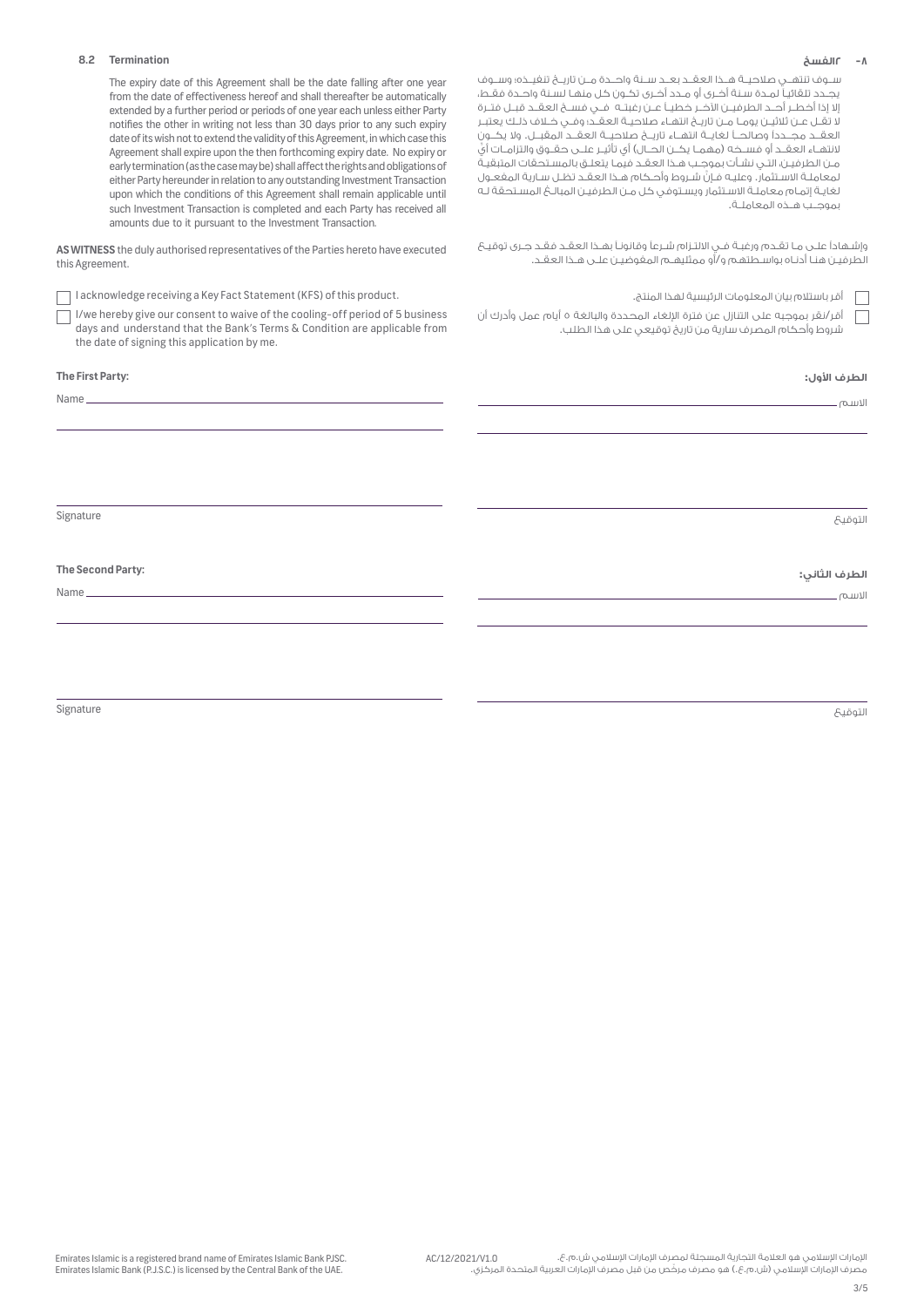|                                                                                                                                                                                                                                                           | <b>FIRST SCHEDULE</b><br>الملحق الأول                                                                                                                                                                                                                                                         |                                                                                                                                                                                                                                                                                                                                                           |  |
|-----------------------------------------------------------------------------------------------------------------------------------------------------------------------------------------------------------------------------------------------------------|-----------------------------------------------------------------------------------------------------------------------------------------------------------------------------------------------------------------------------------------------------------------------------------------------|-----------------------------------------------------------------------------------------------------------------------------------------------------------------------------------------------------------------------------------------------------------------------------------------------------------------------------------------------------------|--|
|                                                                                                                                                                                                                                                           | Form of Wakeel Offer and Muwakkil Acceptance                                                                                                                                                                                                                                                  | نمـوذج عرض الوكيل وقبول الموكل                                                                                                                                                                                                                                                                                                                            |  |
|                                                                                                                                                                                                                                                           | <b>Wakeel Offer</b>                                                                                                                                                                                                                                                                           | عرض الوكيل                                                                                                                                                                                                                                                                                                                                                |  |
| Date                                                                                                                                                                                                                                                      |                                                                                                                                                                                                                                                                                               |                                                                                                                                                                                                                                                                                                                                                           |  |
| To:                                                                                                                                                                                                                                                       |                                                                                                                                                                                                                                                                                               | إلى: ( <b>___________________)</b> المحترم                                                                                                                                                                                                                                                                                                                |  |
| From: Emirates Islamic Bank PJSC<br>من مصرف الإمارات الإسلامى                                                                                                                                                                                             |                                                                                                                                                                                                                                                                                               |                                                                                                                                                                                                                                                                                                                                                           |  |
|                                                                                                                                                                                                                                                           | Re: Master Wakala Agreement for Investment dated [ ______________________<br>(the "Master Agreement")                                                                                                                                                                                         | وبالإشارة إلى: العقد النمطي للوكالة بالاستثمار المؤرخ في [_<br>"العقد الأساس <sup>"</sup>                                                                                                                                                                                                                                                                 |  |
| We refer to the Master Agreement (terms defined in which shall have the same<br>meanings herein) and your instructions of today, in which you indicated your wish to<br>deposit an amount with us for investment by us on your behalf in our Common Pool: |                                                                                                                                                                                                                                                                                               | نشـــر الـــى العـقـــد الأســـاس ( الشـــروط والأحـــكام المدونـــة فـــــه تحمـــل نفـــس المعانـــى<br>والتفسـيرات، هنــا فـــى هــذا العــرض)، و التعليمــات الصــادرة مــن قبلكـــم اليــوم و التـــى<br>أبديتــم فيهــا رغبتكــم فـــى إيــداع المبالــــغ لدينــا لكـــى نقــوم باســتثمارها نيابــة عنكــم فــى<br>الوعاء العام لدينا:            |  |
| 1.                                                                                                                                                                                                                                                        |                                                                                                                                                                                                                                                                                               | $\Box$                                                                                                                                                                                                                                                                                                                                                    |  |
| 2.                                                                                                                                                                                                                                                        |                                                                                                                                                                                                                                                                                               | <u> 1989 - Johann Stein, marwolaethau a bhann an t-Amhair ann an t-Amhair an t-Amhair an t-Amhair an t-Amhair an</u><br>العملة:<br>$\cdot$ $\Gamma$                                                                                                                                                                                                       |  |
| 3.                                                                                                                                                                                                                                                        |                                                                                                                                                                                                                                                                                               | $\cdot$ $\mathsf{r}$                                                                                                                                                                                                                                                                                                                                      |  |
| 4.                                                                                                                                                                                                                                                        |                                                                                                                                                                                                                                                                                               | .5                                                                                                                                                                                                                                                                                                                                                        |  |
|                                                                                                                                                                                                                                                           |                                                                                                                                                                                                                                                                                               |                                                                                                                                                                                                                                                                                                                                                           |  |
| 5.                                                                                                                                                                                                                                                        | Our Wakeel Fee for this transaction will be: [ _________________________________ ]<br>which is an exclusive of Value Added Tax or any other similar sales tax (VAT). If<br>VAT is applicable, it will be rechargeable and payable in addition to, and at the<br>same time as, the Wakeel Fee. | رســـوم الوكالـــة لهـــذه المعاملـــة تبلـــعْ:[ __________________________________ ] و التــــن<br>.0<br>تحُـون مسـتثناة مـن ضريبـة القيميـة المضافـة أو أى ضريبـة مبيعـات ممثالـة أخـرى<br>(الضريبـة) اذا كانـت ضريبــة القيميــة المضافــة مطبقــة ســوف تكــون مســحقة<br>وواجبــة الســداد اضافــة الــــى, وفـــى نفــس الوقــت, رســوم الوكالــة. |  |
| 6.                                                                                                                                                                                                                                                        | We will deduct the agency fees from the transaction profits (if any). If no profit,<br>the Wakeel will cover the fee from Investment Amount                                                                                                                                                   | سـوف نخصــم رسـوم الوكالـة مـن أربـاح المعاملـة (إن وجــدت) وإن لـم توجـد أخـذت<br>$\cdot$<br>مـــر) مـىلـــــمُ الاســـتثمار                                                                                                                                                                                                                             |  |
| 7.                                                                                                                                                                                                                                                        | We will invest the Investment Amount in our Common Pool expected to generate<br>for you a Muwakkil Profit of [_________%] per annum. Any profit exceeding<br>[ _______%] per annum after deduction of the Wakeel Fee will be ours to keep<br>as an incentive.                                 | سـوف نسـتثمِر مبلـــمُ الاسـتثمار فـــى الوعــاء الـعــام لـدينا، والــذى يتوقــمْ أن يحقــق أرباحـاً<br>$\cdot$ V<br>سنوياً بعد خصم رسوم الوكالة يستحقها الوكيل ويحتفظ بها كحافز له.                                                                                                                                                                     |  |
| 8.                                                                                                                                                                                                                                                        | In respect of the Investment Amount, please authorise us to debit your account<br>with us otherwise please credit the amount to our following account:                                                                                                                                        | بشـأن مبلـغ  الاسـتثمار، نرجـو منكـم تفويضنـا بخصمـه مـن حسـابكـم لـدينـا؛ أو إيـداع<br>$\Lambda$                                                                                                                                                                                                                                                         |  |
| 9.                                                                                                                                                                                                                                                        | and<br>conditional upon receipt by us of the Investment Amount in cleared funds no<br>later than the Investment Date.                                                                                                                                                                         | يبقـــــ مــذا العــرض ســارى المفعــول لغايــة الـســاعة [___________%] مسـاءٌ علـــى أن يتــم<br>.9<br>تحصيـــل مبلـــــفي الاســـتثمار مـــن قبلنـــا فـــى التاريـــــفي المصـــدد للاســتثمار.                                                                                                                                                       |  |
| التوقىح<br>Signed:                                                                                                                                                                                                                                        |                                                                                                                                                                                                                                                                                               |                                                                                                                                                                                                                                                                                                                                                           |  |
|                                                                                                                                                                                                                                                           |                                                                                                                                                                                                                                                                                               |                                                                                                                                                                                                                                                                                                                                                           |  |
| <b>Emirates Islamic Bank PJSC</b>                                                                                                                                                                                                                         |                                                                                                                                                                                                                                                                                               | مصـرف الإمـارات الإســلامـں                                                                                                                                                                                                                                                                                                                               |  |
| <b>MUWAKKIL ACCEPTANCE</b>                                                                                                                                                                                                                                |                                                                                                                                                                                                                                                                                               | قبول الموكل                                                                                                                                                                                                                                                                                                                                               |  |
|                                                                                                                                                                                                                                                           | To: Emirates Islamic Bank PJSC                                                                                                                                                                                                                                                                | إلى السادة/مصرف الإمارات الإسلامى (ش م ع)                                                                                                                                                                                                                                                                                                                 |  |
| 1.                                                                                                                                                                                                                                                        | We accept the above terms.                                                                                                                                                                                                                                                                    | نوافق على الشـروط المذكورة أعلاه.<br>$-1$                                                                                                                                                                                                                                                                                                                 |  |
| 2.                                                                                                                                                                                                                                                        | In respect of the Investment Amount, on the Investment Date (please tick one):                                                                                                                                                                                                                | فيما يخص بمبلغ الاسـتثمار في تاريخ الاسـتثمار (أشـر على واحد من الآتي)<br>$-\sqrt{2}$                                                                                                                                                                                                                                                                     |  |
|                                                                                                                                                                                                                                                           | Please debit our following account with you: [___________________________________                                                                                                                                                                                                             |                                                                                                                                                                                                                                                                                                                                                           |  |
|                                                                                                                                                                                                                                                           | We will credit the amount to your specified account.                                                                                                                                                                                                                                          | ســوف نـقوم بإيداع مبلـــفـ الاســتثمار فـــن حـســابـكــم كــها هـو مـذكـور أعلاه.                                                                                                                                                                                                                                                                       |  |
| 3.                                                                                                                                                                                                                                                        | On the Maturity Date, please credit the Maturity Proceeds to the following                                                                                                                                                                                                                    | نرجو إيداع حصيلة المبلغ المستحق في تاريخه، وفي حسابنا كما يلي                                                                                                                                                                                                                                                                                             |  |
|                                                                                                                                                                                                                                                           | Signed:                                                                                                                                                                                                                                                                                       |                                                                                                                                                                                                                                                                                                                                                           |  |
|                                                                                                                                                                                                                                                           |                                                                                                                                                                                                                                                                                               | <b>Linois:</b>                                                                                                                                                                                                                                                                                                                                            |  |

التوقيع: